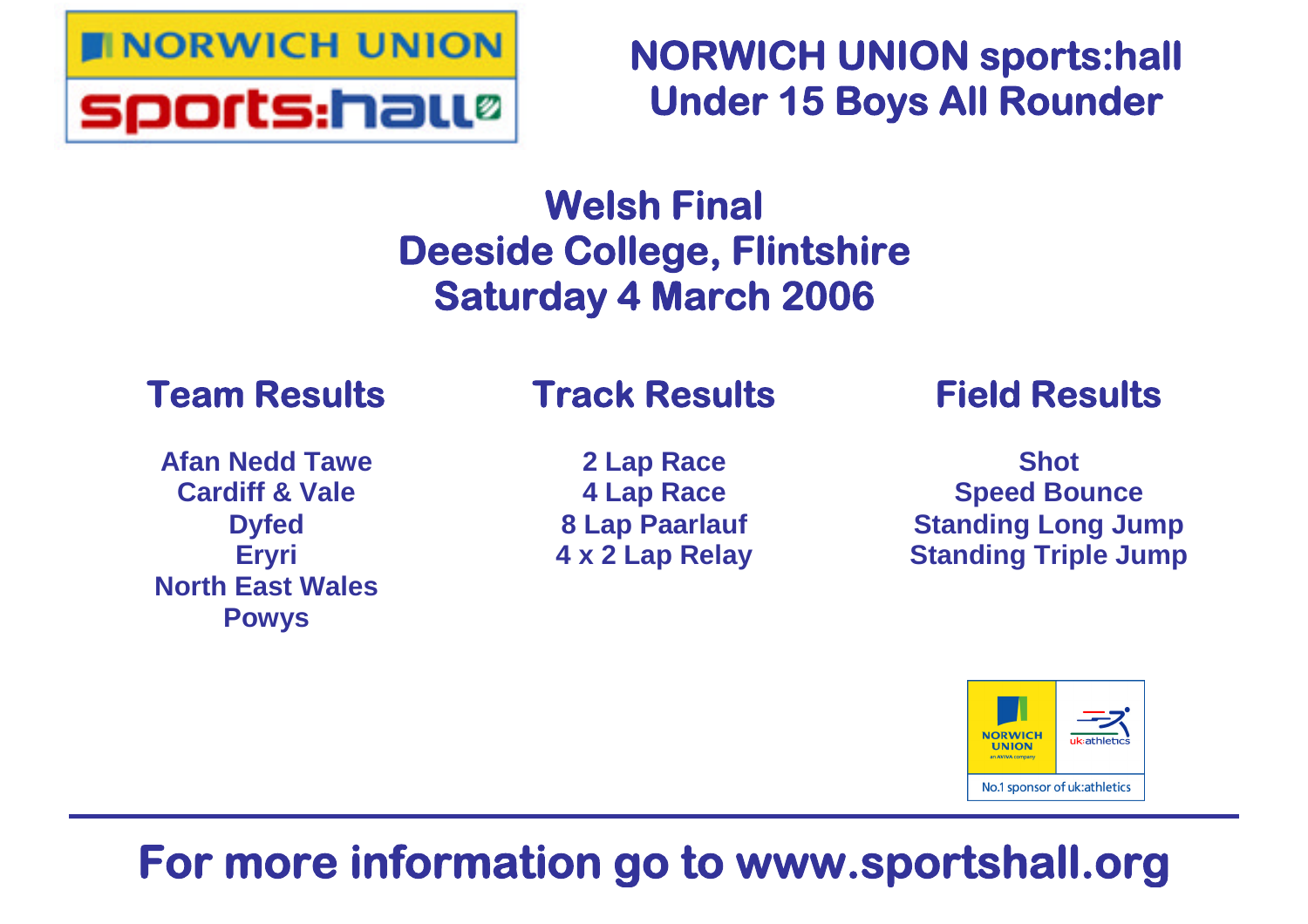### **Competition Results**

**Competition: Date**<br> **Date**<br> **Date**<br> **Deeside College** 4 Mar 2006<br> **Deeside College** 4 Mar 2006 NUS-Welsh Final Under 15 Boys

### **Ranking Team Score Individual P8 4x2** 1 Eryri 628 508 50 70 2 Dyfed 618 498 70 50 3 Powys 574 484 60 30 4 North East Wales 539 439 40 60 5 Cardiff & Vale **447** 407 0 40 6 Afan Nedd Tawe 64 64 0 0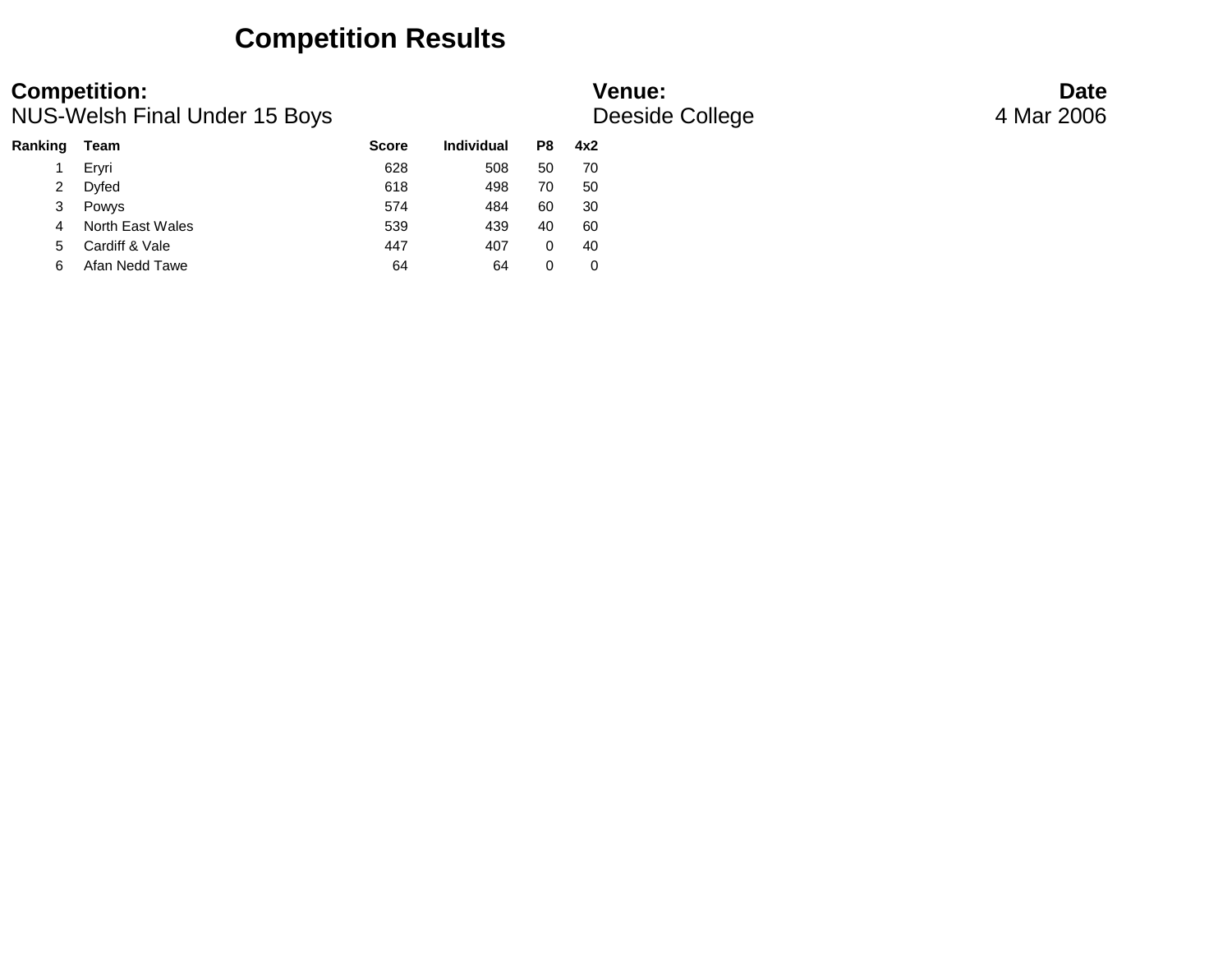### **Athlete Results**

|                | <b>TYOU WOULD THE UNION TO DUYS</b> |                         | Doonad Oollogo |     |     |    |           |            |            |  |  |
|----------------|-------------------------------------|-------------------------|----------------|-----|-----|----|-----------|------------|------------|--|--|
| Ranking        | <b>BibNo Athlete</b>                | Team                    | <b>Score</b>   | 2LR | 4LR | s  | <b>SB</b> | <b>SLJ</b> | <b>STJ</b> |  |  |
|                | 101 Josh BennEdwards                | <b>North East Wales</b> | 141            | 49  |     | 44 |           | 48         |            |  |  |
| $\overline{c}$ | 95 Meilir Jones                     | Eryri                   | 140            |     | 40  |    | 50        | 50         |            |  |  |
| 3              | 87 Joshua Madden                    | Dyfed                   | 136            | 42  |     | 50 |           | 44         |            |  |  |
| 4              | 110 Rob Bennett                     | Powys                   | 133            |     | 48  |    | 41        |            | 44         |  |  |
| 5              | 94 Corwyn Milburn                   | Eryri                   | 129            | 49  |     | 32 |           |            | 48         |  |  |
| $6=$           | 89 Lee Rees                         | Dyfed                   | 124            |     | 44  |    | 38        | 42         |            |  |  |
| $6=$           | 90 Lloyd Jones                      | <b>Dyfed</b>            | 124            |     | 46  | 38 |           |            | 40         |  |  |
| $6=$           | 97 Liam Ewing                       | Eryri                   | 124            |     | 28  | 46 |           |            | 50         |  |  |
| $9=$           | 81 Andrew Price                     | Cardiff & Vale          | 120            | 38  |     | 36 |           | 46         |            |  |  |
| $9=$           | 108 Danny Lloyd                     | Powys                   | 120            |     | 50  |    | 36        | 34         |            |  |  |
| 11             | 109 Arwel Jones                     | Powys                   | 116            | 33  |     |    | 46        | 37         |            |  |  |
| $12=$          | 96 Carwyn Owen                      | Eryri                   | 115            | 45  |     | 34 |           |            | 36         |  |  |
| $12=$          | 111 James Powell                    | Powys                   | 115            | 45  |     | 24 |           |            | 46         |  |  |
| 14             | 91 Robin Mills                      | Dyfed                   | 114            | 28  |     |    | 48        |            | 38         |  |  |
| 15             | 82 Tim Dunne                        | Cardiff & Vale          | 108            | 40  |     |    | 26        |            | 42         |  |  |
| 16             | 98 Sion Evans                       | Eryri                   | 106            |     | 42  |    | 34        | 30         |            |  |  |
| 17             | 106 Alex Wilcox                     | <b>North East Wales</b> | 105            | 28  |     | 48 |           |            | 29         |  |  |
| $18 =$         | 92 Tomas Northcott                  | Dyfed                   | 98             |     | 36  |    | 30        | 32         |            |  |  |
| $18 =$         | 99 Jason Edwards                    | Eryri                   | 98             | 28  |     |    | 30        | 40         |            |  |  |
| $18=$          | 105 Scott Reid                      | North East Wales        | 98             | 36  |     |    | 30        |            | 32         |  |  |
| $21 =$         | 102 Michael Kallaras                | <b>North East Wales</b> | 95             |     | 30  |    | 41        |            | 24         |  |  |
| $21 =$         | 104 Ryan Westbry                    | North East Wales        | 95             |     | 24  |    | 44        | 27         |            |  |  |
| 23             | 103 Paul Anton                      | North East Wales        | 94             |     | 38  | 29 |           | 27         |            |  |  |
| 24             | 80 Tim Vincent                      | Cardiff & Vale          | 90             | 33  |     |    | 20        | 37         |            |  |  |
| 25             | 84 Elliot Jones                     | Cardiff & Vale          | 89             |     | 34  | 26 |           |            | 29         |  |  |
| $26=$          | 83 Dechlan Link                     | Cardiff & Vale          | 88             |     | 32  |    | 22        |            | 34         |  |  |
| $26=$          | 112 Beau Irwin                      | Powys                   | 88             | 22  |     | 42 |           | 24         |            |  |  |
| $26=$          | 113 Owain Williams                  | Powys                   | 88             |     | 26  | 40 |           |            | 22         |  |  |
| 29             | 88 Antoine Woodman                  | Dyfed                   | 79             | 24  |     | 29 |           |            | 26         |  |  |
| 30             | 73 Jordan Brock                     | Afan Nedd Tawe          | 64             | 20  |     |    | 24        |            | 20         |  |  |
| 31             | 107 Adam Banks                      | <b>North East Wales</b> | 0              |     |     |    |           |            |            |  |  |
|                |                                     |                         |                |     |     |    |           |            |            |  |  |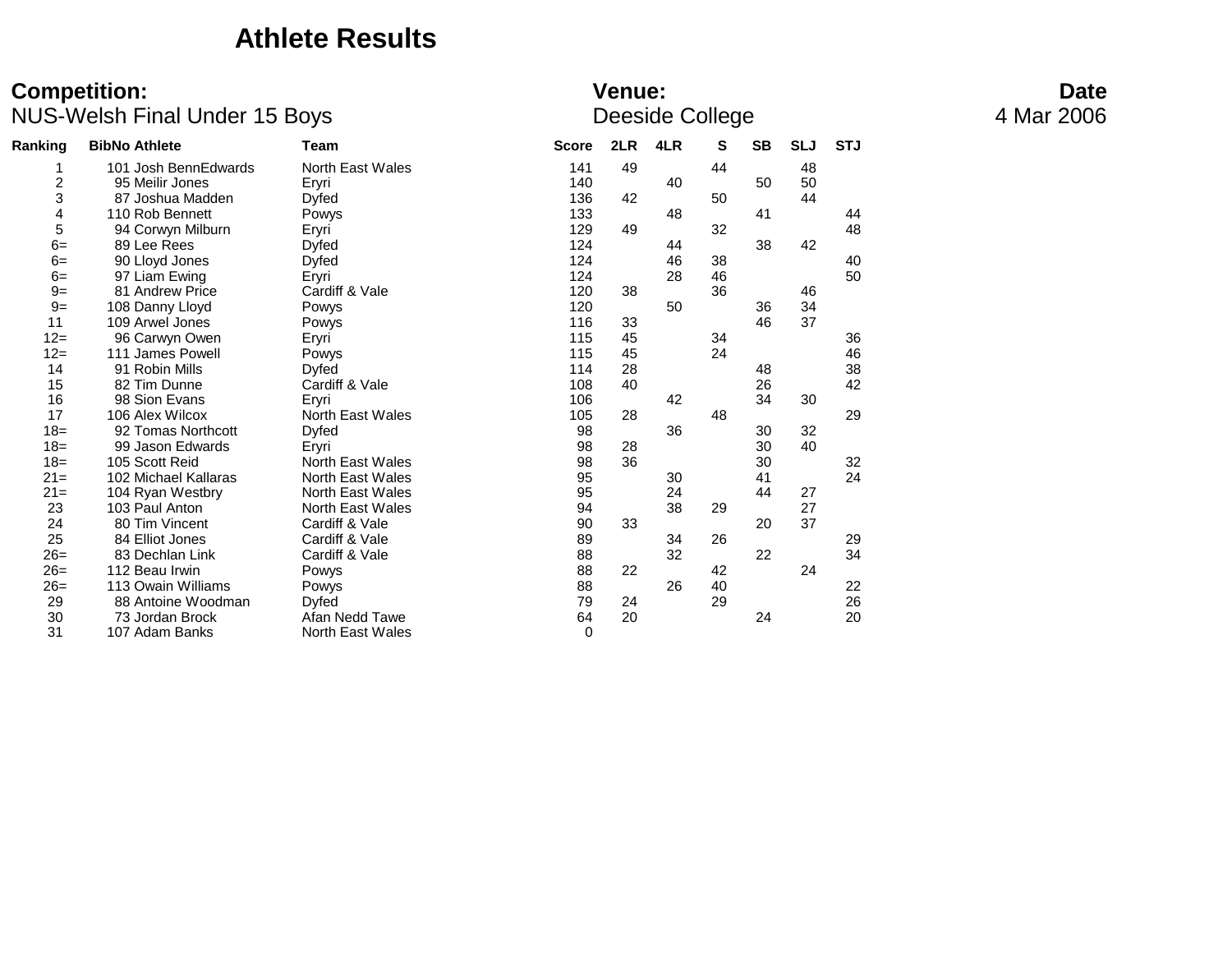## **Team Results Afan Nedd Tawe (orange)**

|         | <b>Competition:</b><br><b>NUS-Welsh Final Under 15 Boys</b> | <b>Venue:</b><br>Deeside College |                   |                |     |                   |                   |       |             |         | <b>Date</b><br>4 Mar 2006 |
|---------|-------------------------------------------------------------|----------------------------------|-------------------|----------------|-----|-------------------|-------------------|-------|-------------|---------|---------------------------|
| Ranking | Team                                                        | <b>Score</b>                     | <b>Individual</b> | P8             | 4x2 |                   |                   |       |             |         |                           |
|         | Eryri                                                       | 628                              | 508               | 50             | 70  |                   |                   |       |             |         |                           |
| 2       | Dyfed                                                       | 618                              | 498               | 70             | 50  |                   |                   |       |             |         |                           |
| 3       | Powys                                                       | 574                              | 484               | 60             | 30  |                   |                   |       |             |         |                           |
| 4       | North East Wales                                            | 539                              | 439               | 40             | 60  |                   |                   |       |             |         |                           |
| 5.      | Cardiff & Vale                                              | 447                              | 407               | $\overline{0}$ | 40  |                   |                   |       |             |         |                           |
| 6       | Afan Nedd Tawe                                              | 64                               | 64                | $\mathbf 0$    | 0   |                   |                   |       |             |         |                           |
|         | <b>Comp No Name</b>                                         | <b>Event</b>                     |                   | Perf1          |     | Perf <sub>2</sub> | Perf <sub>3</sub> | Perf4 | <b>Best</b> | Ranking | <b>Points</b>             |
|         | Jordan Brock<br>73                                          | 2LR                              |                   | 25.8           |     |                   |                   |       | 25.8        | 16      | 20                        |
|         | Jordan Brock<br>73                                          | <b>SB</b>                        |                   | 63             |     |                   |                   |       | 63          | 14      | 24                        |
|         | Jordan Brock<br>73                                          | <b>STJ</b>                       |                   | 5.30           |     | 0.00              | 5.62              |       | 5.62        | 16      | 20                        |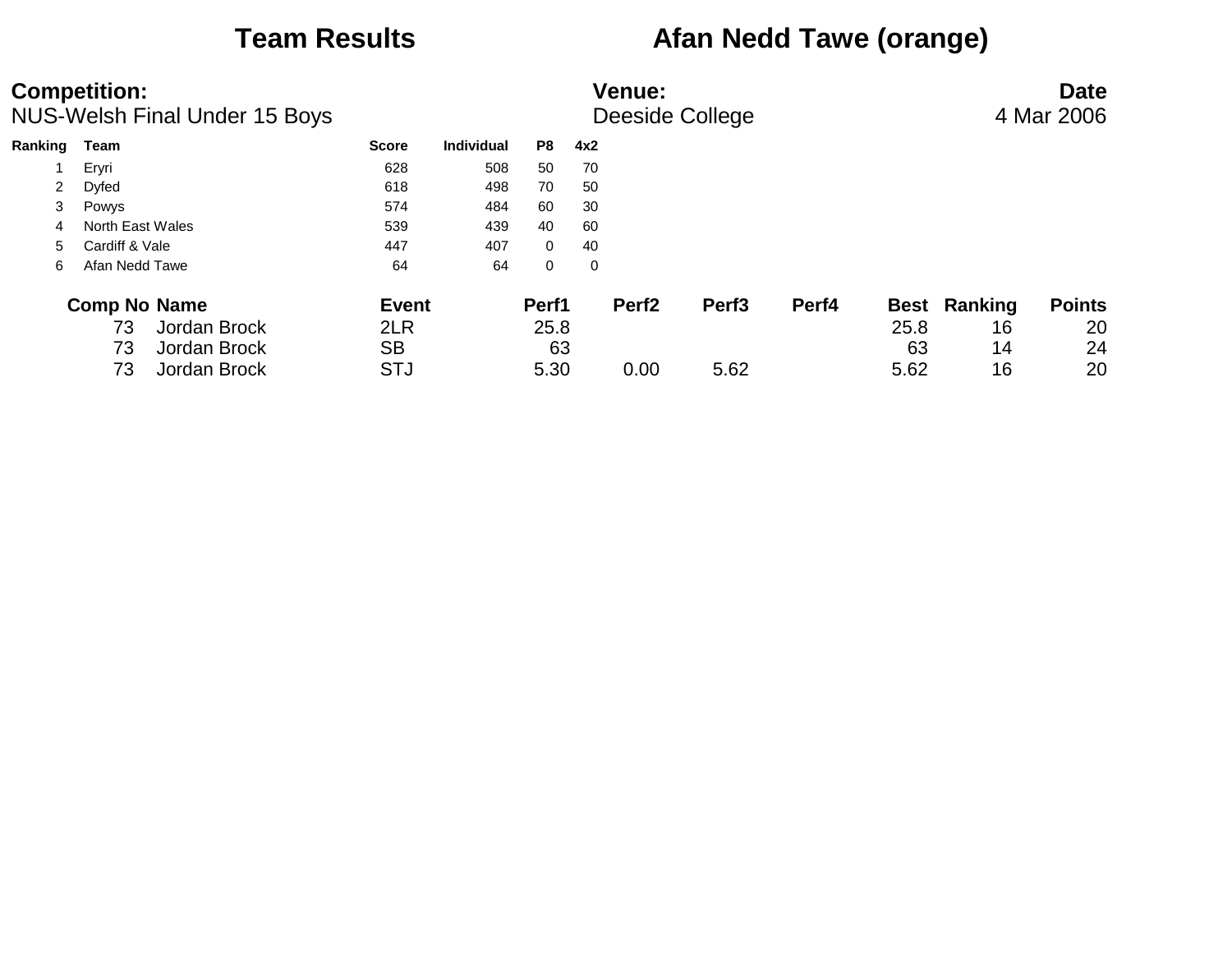# **Team Results Cardiff & Vale (navy)**

|         | <b>Competition:</b> | <b>NUS-Welsh Final Under 15 Boys</b> |              | <b>Venue:</b><br>Deeside College |             |             |                   |                   |       |             | <b>Date</b><br>4 Mar 2006 |               |  |
|---------|---------------------|--------------------------------------|--------------|----------------------------------|-------------|-------------|-------------------|-------------------|-------|-------------|---------------------------|---------------|--|
| Ranking | <b>Team</b>         |                                      | <b>Score</b> | Individual                       | P8          | 4x2         |                   |                   |       |             |                           |               |  |
|         | Eryri               |                                      | 628          | 508                              | 50          | 70          |                   |                   |       |             |                           |               |  |
| 2       | <b>Dyfed</b>        |                                      | 618          | 498                              | 70          | 50          |                   |                   |       |             |                           |               |  |
| 3       | Powys               |                                      | 574          | 484                              | 60          | 30          |                   |                   |       |             |                           |               |  |
| 4       | North East Wales    |                                      | 539          | 439                              | 40          | 60          |                   |                   |       |             |                           |               |  |
| 5       | Cardiff & Vale      |                                      | 447          | 407                              | $\mathbf 0$ | 40          |                   |                   |       |             |                           |               |  |
| 6       | Afan Nedd Tawe      |                                      | 64           | 64                               | 0           | $\mathbf 0$ |                   |                   |       |             |                           |               |  |
|         | <b>Comp No Name</b> |                                      | <b>Event</b> |                                  | Perf1       |             | Perf <sub>2</sub> | Perf <sub>3</sub> | Perf4 | <b>Best</b> | Ranking                   | <b>Points</b> |  |
|         | 80                  | <b>Tim Vincent</b>                   | 2LR          |                                  | 22.8        |             |                   |                   |       | 22.8        | $9=$                      | 33            |  |
|         | 80                  | <b>Tim Vincent</b>                   | <b>SB</b>    |                                  | 52          |             |                   |                   |       | 52          | 16                        | 20            |  |
|         | 80                  | <b>Tim Vincent</b>                   | <b>SLJ</b>   |                                  | 2.26        |             | 2.24              | 2.28              |       | 2.28        | $7 =$                     | 37            |  |
|         | 81                  | <b>Andrew Price</b>                  | 2LR          |                                  | 22.6        |             |                   |                   |       | 22.6        | 7                         | 38            |  |
|         | 81                  | <b>Andrew Price</b>                  | S            |                                  | 0.00        |             | 8.66              | 7.82              |       | 8.66        | 8                         | 36            |  |
|         | 81                  | <b>Andrew Price</b>                  | <b>SLJ</b>   |                                  | 2.52        |             | 2.52              | 1.70              |       | 2.52        | 3                         | 46            |  |
|         | 82                  | <b>Tim Dunne</b>                     | 2LR          |                                  | 22.5        |             |                   |                   |       | 22.5        | 6                         | 40            |  |
|         | 82                  | <b>Tim Dunne</b>                     | <b>SB</b>    |                                  | 65          |             |                   |                   |       | 65          | 13                        | 26            |  |
|         | 82                  | <b>Tim Dunne</b>                     | <b>SLJ</b>   |                                  | 2.30        |             | 2.28              | 2.20              |       | 2.30        |                           |               |  |
|         | 82                  | <b>Tim Dunne</b>                     | <b>STJ</b>   |                                  | 6.62        |             | 0.00              | 7.04              |       | 7.04        | 5                         | 42            |  |
|         | 83                  | Dechlan Link                         | 4LR          |                                  | 48.8        |             |                   |                   |       | 48.8        | 10                        | 32            |  |
|         | 83                  | Dechlan Link                         | <b>SB</b>    |                                  | 59          |             |                   |                   |       | 59          | 15                        | 22            |  |
|         | 83                  | Dechlan Link                         | <b>STJ</b>   |                                  | 6.66        |             | 6.44              | 6.78              |       | 6.78        | 9                         | 34            |  |
|         | 84                  | <b>Elliot Jones</b>                  | 4LR          |                                  | 48.4        |             |                   |                   |       | 48.4        | 9                         | 34            |  |
|         | 84                  | <b>Elliot Jones</b>                  | S            |                                  | 6.97        |             | 7.32              | 7.60              |       | 7.60        | 13                        | 26            |  |
|         | 84                  | <b>Elliot Jones</b>                  | <b>STJ</b>   |                                  | 6.28        |             | 6.56              | 6.44              |       | 6.56        | $11 =$                    | 29            |  |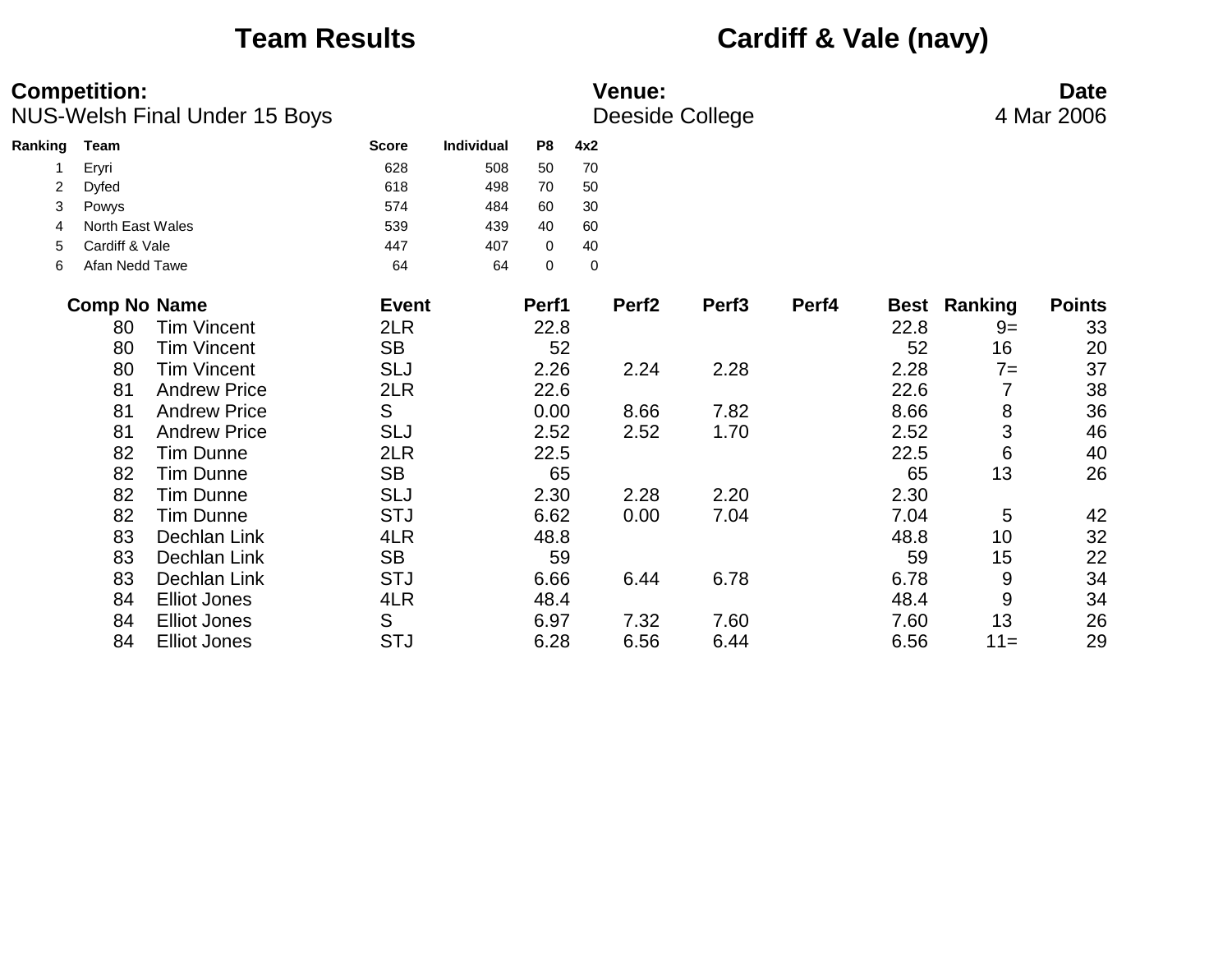## **Team Results Dyfed (red)**

|         | <b>Competition:</b> | <b>NUS-Welsh Final Under 15 Boys</b> |              |                   |                |             | <b>Venue:</b>     | Deeside College   |       |             |                | <b>Date</b><br>4 Mar 2006 |
|---------|---------------------|--------------------------------------|--------------|-------------------|----------------|-------------|-------------------|-------------------|-------|-------------|----------------|---------------------------|
| Ranking | Team                |                                      | <b>Score</b> | <b>Individual</b> | P <sub>8</sub> | 4x2         |                   |                   |       |             |                |                           |
|         | Eryri               |                                      | 628          | 508               | 50             | 70          |                   |                   |       |             |                |                           |
| 2       | Dyfed               |                                      | 618          | 498               | 70             | 50          |                   |                   |       |             |                |                           |
| 3       | Powys               |                                      | 574          | 484               | 60             | 30          |                   |                   |       |             |                |                           |
| 4       | North East Wales    |                                      | 539          | 439               | 40             | 60          |                   |                   |       |             |                |                           |
| 5       | Cardiff & Vale      |                                      | 447          | 407               | $\mathbf 0$    | 40          |                   |                   |       |             |                |                           |
| 6       | Afan Nedd Tawe      |                                      | 64           | 64                | $\mathbf 0$    | $\mathbf 0$ |                   |                   |       |             |                |                           |
|         | <b>Comp No Name</b> |                                      | <b>Event</b> |                   | Perf1          |             | Perf <sub>2</sub> | Perf <sub>3</sub> | Perf4 | <b>Best</b> | Ranking        | <b>Points</b>             |
|         | 87                  | Joshua Madden                        | 2LR          |                   | 22.3           |             |                   |                   |       | 22.3        | 5              | 42                        |
|         | 87                  | Joshua Madden                        | S            |                   | 12.36          |             | 12.24             | 12.28             |       | 12.36       |                | 50                        |
|         | 87                  | Joshua Madden                        | <b>SLJ</b>   |                   | 2.30           |             | 2.35              | 2.36              |       | 2.36        | 4              | 44                        |
|         | 88                  | Antoine Woodman                      | 2LR          |                   | 23.0           |             |                   |                   |       | 23.0        | 14             | 24                        |
|         | 88                  | Antoine Woodman                      | S            |                   | 8.12           |             | 7.95              | 7.59              |       | 8.12        | $11 =$         | 29                        |
|         | 88                  | Antoine Woodman                      | <b>STJ</b>   |                   | 5.76           |             | 6.12              | 6.28              |       | 6.28        | 13             | 26                        |
|         | 89                  | Lee Rees                             | 4LR          |                   | 47.1           |             |                   |                   |       | 47.1        | 4              | 44                        |
|         | 89                  | Lee Rees                             | <b>SB</b>    |                   | 72             |             |                   |                   |       | 72          | 7              | 38                        |
|         | 89                  | Lee Rees                             | <b>SLJ</b>   |                   | 2.33           |             | 2.21              | 2.28              |       | 2.33        | 5              | 42                        |
|         | 90                  | Lloyd Jones                          | 4LR          |                   | 46.4           |             |                   |                   |       | 46.4        | 3              | 46                        |
|         | 90                  | Lloyd Jones                          | S            |                   | 8.09           |             | 8.39              | 9.00              |       | 9.00        | 7              | 38                        |
|         | 90                  | Lloyd Jones                          | <b>STJ</b>   |                   | 6.48           |             | 6.42              | 6.88              |       | 6.88        | 6              | 40                        |
|         | 91                  | <b>Robin Mills</b>                   | 2LR          |                   | 22.9           |             |                   |                   |       | 22.9        | $11 =$         | 28                        |
|         | 91                  | <b>Robin Mills</b>                   | <b>SB</b>    |                   | 78             |             |                   |                   |       | 78          | $\overline{2}$ | 48                        |
|         | 91                  | <b>Robin Mills</b>                   | <b>STJ</b>   |                   | 6.76           |             | 6.62              | 6.82              |       | 6.82        |                | 38                        |
|         | 92                  | <b>Tomas Northcott</b>               | 4LR          |                   | 48.2           |             |                   |                   |       | 48.2        | 8              | 36                        |
|         | 92                  | <b>Tomas Northcott</b>               | <b>SB</b>    |                   | 69             |             |                   |                   |       | 69          | $10=$          | 30                        |
|         | 92                  | <b>Tomas Northcott</b>               | <b>SLJ</b>   |                   | 1.17           |             | 2.12              | 2.22              |       | 2.22        | 10             | 32                        |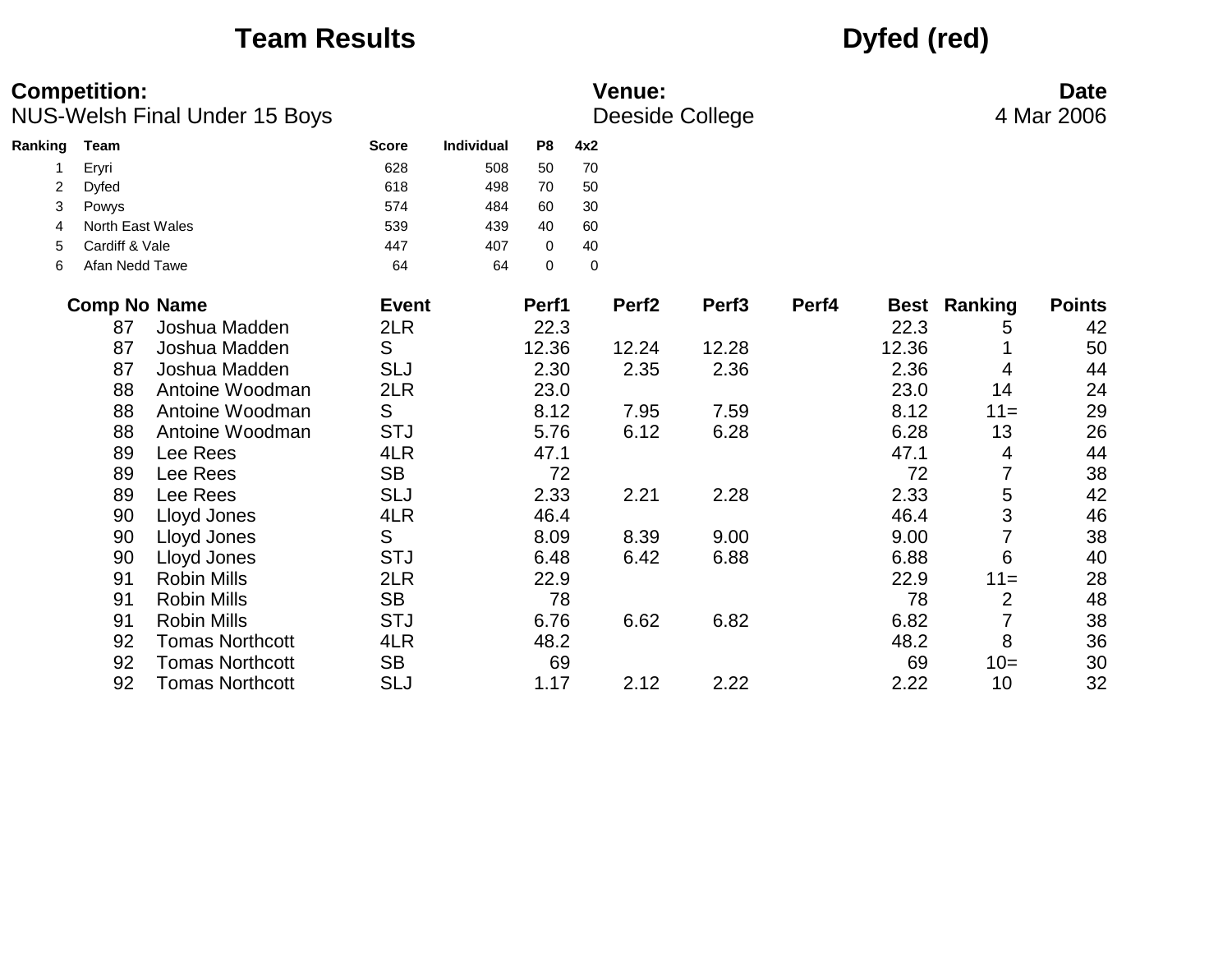# **Team Results Eryri (green)**

|         | <b>Competition:</b> | NUS-Welsh Final Under 15 Boys |              | <b>Venue:</b><br><b>Deeside College</b> |                |             |                   |                   |       |       | <b>Date</b><br>4 Mar 2006 |               |  |
|---------|---------------------|-------------------------------|--------------|-----------------------------------------|----------------|-------------|-------------------|-------------------|-------|-------|---------------------------|---------------|--|
| Ranking | <b>Team</b>         |                               | <b>Score</b> | Individual                              | P <sub>8</sub> | 4x2         |                   |                   |       |       |                           |               |  |
|         | Eryri               |                               | 628          | 508                                     | 50             | 70          |                   |                   |       |       |                           |               |  |
| 2       | <b>Dyfed</b>        |                               | 618          | 498                                     | 70             | 50          |                   |                   |       |       |                           |               |  |
| 3       | Powys               |                               | 574          | 484                                     | 60             | 30          |                   |                   |       |       |                           |               |  |
| 4       | North East Wales    |                               | 539          | 439                                     | 40             | 60          |                   |                   |       |       |                           |               |  |
| 5       | Cardiff & Vale      |                               | 447          | 407                                     | $\mathbf 0$    | 40          |                   |                   |       |       |                           |               |  |
| 6       | Afan Nedd Tawe      |                               | 64           | 64                                      | $\mathbf 0$    | $\mathbf 0$ |                   |                   |       |       |                           |               |  |
|         | <b>Comp No Name</b> |                               | <b>Event</b> |                                         | Perf1          |             | Perf <sub>2</sub> | Perf <sub>3</sub> | Perf4 |       | <b>Best Ranking</b>       | <b>Points</b> |  |
|         | 94                  | Corwyn Milburn                | 2LR          |                                         | 21.8           |             |                   |                   |       | 21.8  | $1 =$                     | 49            |  |
|         | 94                  | Corwyn Milburn                | S            |                                         | 0.00           |             | 8.03              | 8.20              |       | 8.20  | 10                        | 32            |  |
|         | 94                  | Corwyn Milburn                | <b>STJ</b>   |                                         | 7.40           |             | 7.46              | 7.16              |       | 7.46  | $\overline{2}$            | 48            |  |
|         | 95                  | <b>Meilir Jones</b>           | 4LR          |                                         | 47.6           |             |                   |                   |       | 47.6  | 6                         | 40            |  |
|         | 95                  | <b>Meilir Jones</b>           | <b>SB</b>    |                                         | 80             |             |                   |                   |       | 80    |                           | 50            |  |
|         | 95                  | <b>Meilir Jones</b>           | <b>SLJ</b>   |                                         | 2.42           |             | 2.65              | 2.44              |       | 2.65  | 1                         | 50            |  |
|         | 96                  | Carwyn Owen                   | 2LR          |                                         | 22.1           |             |                   |                   |       | 22.1  | $3=$                      | 45            |  |
|         | 96                  | Carwyn Owen                   | S            |                                         | 0.00           |             | 8.17              | 8.61              |       | 8.61  | 9                         | 34            |  |
|         | 96                  | Carwyn Owen                   | <b>STJ</b>   |                                         | 0.00           |             | 6.58              | 6.80              |       | 6.80  | 8                         | 36            |  |
|         | 97                  | Liam Ewing                    | 4LR          |                                         | 49.4           |             |                   |                   |       | 49.4  | 12                        | 28            |  |
|         | 97                  | Liam Ewing                    | S            |                                         | 0.00           |             | 9.91              | 10.65             |       | 10.65 | 3                         | 46            |  |
|         | 97                  | Liam Ewing                    | <b>STJ</b>   |                                         | 8.80           |             | 0.00              | 7.90              |       | 8.80  | 1                         | 50            |  |
|         | 98                  | Sion Evans                    | 4LR          |                                         | 47.3           |             |                   |                   |       | 47.3  | 5                         | 42            |  |
|         | 98                  | Sion Evans                    | <b>SB</b>    |                                         | 70             |             |                   |                   |       | 70    | 9                         | 34            |  |
|         | 98                  | Sion Evans                    | <b>SLJ</b>   |                                         | 2.21           |             | 2.19              | 2.04              |       | 2.21  | 11                        | 30            |  |
|         | 99                  | <b>Jason Edwards</b>          | 2LR          |                                         | 22.9           |             |                   |                   |       | 22.9  | $11 =$                    | 28            |  |
|         | 99                  | <b>Jason Edwards</b>          | <b>SB</b>    |                                         | 69             |             |                   |                   |       | 69    | $10=$                     | 30            |  |
|         | 99                  | <b>Jason Edwards</b>          | <b>SLJ</b>   |                                         | 2.20           |             | 2.29              | 2.32              |       | 2.32  | 6                         | 40            |  |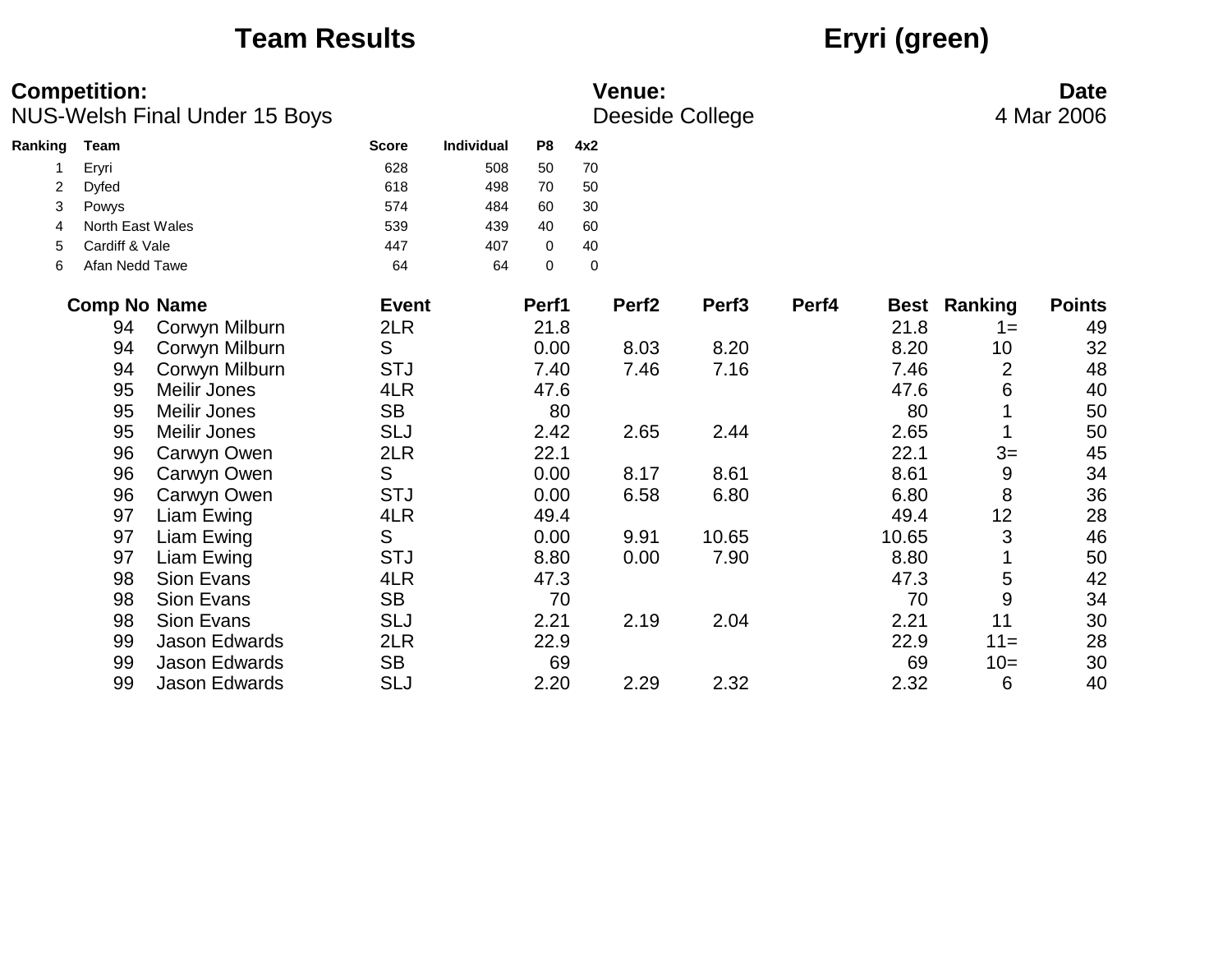## **Team Results North East Wales (royal)**

|         | <b>Competition:</b> | NUS-Welsh Final Under 15 Boys |              |                   |                |             | <b>Venue:</b>     | Deeside College   |       |       |                     | <b>Date</b><br>4 Mar 2006 |
|---------|---------------------|-------------------------------|--------------|-------------------|----------------|-------------|-------------------|-------------------|-------|-------|---------------------|---------------------------|
| Ranking | Team                |                               | <b>Score</b> | <b>Individual</b> | P <sub>8</sub> | 4x2         |                   |                   |       |       |                     |                           |
|         | Eryri               |                               | 628          | 508               | 50             | 70          |                   |                   |       |       |                     |                           |
| 2       | Dyfed               |                               | 618          | 498               | 70             | 50          |                   |                   |       |       |                     |                           |
| 3       | Powys               |                               | 574          | 484               | 60             | 30          |                   |                   |       |       |                     |                           |
| 4       | North East Wales    |                               | 539          | 439               | 40             | 60          |                   |                   |       |       |                     |                           |
| 5       | Cardiff & Vale      |                               | 447          | 407               | 0              | 40          |                   |                   |       |       |                     |                           |
| 6       | Afan Nedd Tawe      |                               | 64           | 64                | $\mathbf 0$    | $\mathbf 0$ |                   |                   |       |       |                     |                           |
|         | <b>Comp No Name</b> |                               | <b>Event</b> |                   | Perf1          |             | Perf <sub>2</sub> | Perf <sub>3</sub> | Perf4 |       | <b>Best Ranking</b> | <b>Points</b>             |
|         | 101                 | <b>Josh BennEdwards</b>       | 2LR          |                   | 21.8           |             |                   |                   |       | 21.8  | $1 =$               | 49                        |
|         | 101                 | <b>Josh BennEdwards</b>       | S            |                   | 9.80           |             | 10.28             | 10.15             |       | 10.28 | 4                   | 44                        |
|         | 101                 | <b>Josh BennEdwards</b>       | SLJ          |                   | 2.58           |             | 2.64              | 2.55              |       | 2.64  | $\overline{2}$      | 48                        |
|         | 102                 | <b>Michael Kallaras</b>       | 4LR          |                   | 49.2           |             |                   |                   |       | 49.2  | 11                  | 30                        |
|         | 102                 | <b>Michael Kallaras</b>       | <b>SB</b>    |                   | 73             |             |                   |                   |       | 73    | $5=$                | 41                        |
|         | 102                 | <b>Michael Kallaras</b>       | <b>STJ</b>   |                   | 5.88           |             | 6.10              | 6.02              |       | 6.10  | 14                  | 24                        |
|         | 103                 | Paul Anton                    | 4LR          |                   | 47.7           |             |                   |                   |       | 47.7  | $\overline{7}$      | 38                        |
|         | 103                 | Paul Anton                    | S            |                   | 7.13           |             | 8.12              | 7.79              |       | 8.12  | $11 =$              | 29                        |
|         | 103                 | Paul Anton                    | <b>SLJ</b>   |                   | 2.20           |             | 2.20              | 2.14              |       | 2.20  | $12 =$              | 27                        |
|         | 104                 | <b>Ryan Westbry</b>           | 4LR          |                   | 50.6           |             |                   |                   |       | 50.6  | 14                  | 24                        |
|         | 104                 | <b>Ryan Westbry</b>           | <b>SB</b>    |                   | 76             |             |                   |                   |       | 76    | 4                   | 44                        |
|         | 104                 | <b>Ryan Westbry</b>           | <b>SLJ</b>   |                   | 2.17           |             | 2.16              | 2.20              |       | 2.20  | $12 =$              | 27                        |
|         | 105                 | <b>Scott Reid</b>             | 2LR          |                   | 22.7           |             |                   |                   |       | 22.7  | 8                   | 36                        |
|         | 105                 | <b>Scott Reid</b>             | <b>SB</b>    |                   | 69             |             |                   |                   |       | 69    | $10=$               | 30                        |
|         | 105                 | <b>Scott Reid</b>             | <b>STJ</b>   |                   | 6.64           |             | 0.00              | 6.50              |       | 6.64  | 10                  | 32                        |
|         | 106                 | Alex Wilcox                   | 2LR          |                   | 22.9           |             |                   |                   |       | 22.9  | $11 =$              | 28                        |
|         | 106                 | <b>Alex Wilcox</b>            | S            |                   | 10.67          |             | 10.58             | 11.12             |       | 11.12 | $\overline{2}$      | 48                        |
|         | 106                 | <b>Alex Wilcox</b>            | <b>STJ</b>   |                   | 6.30           |             | 6.48              | 6.56              |       | 6.56  | $11 =$              | 29                        |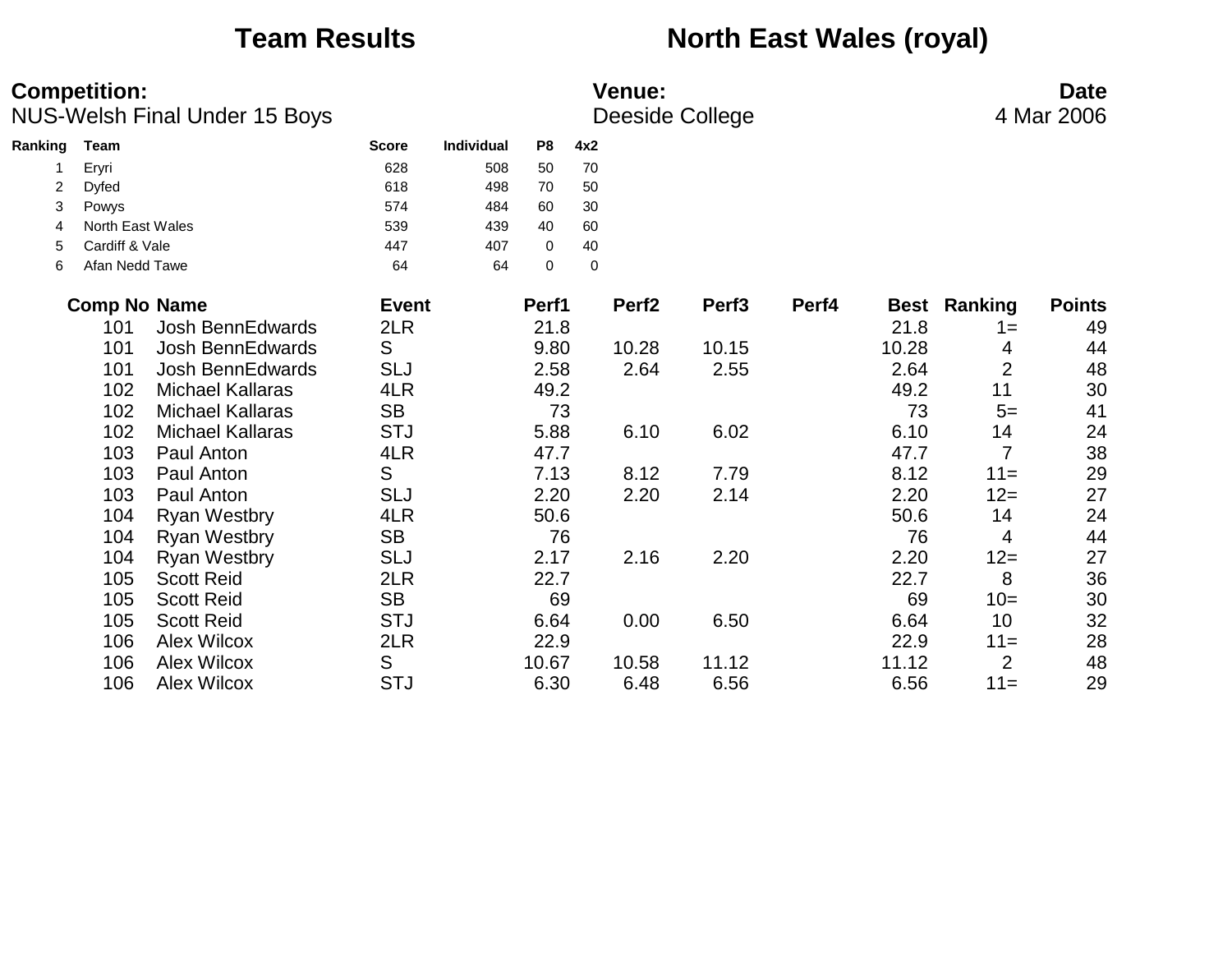## **Team Results Powys (sky)**

|         | <b>Competition:</b> | <b>NUS-Welsh Final Under 15 Boys</b> |              |            |                |           | <b>Venue:</b>     | <b>Deeside College</b> |       |      |                     | <b>Date</b><br>4 Mar 2006 |
|---------|---------------------|--------------------------------------|--------------|------------|----------------|-----------|-------------------|------------------------|-------|------|---------------------|---------------------------|
| Ranking | <b>Team</b>         |                                      | <b>Score</b> | Individual | P <sub>8</sub> | 4x2       |                   |                        |       |      |                     |                           |
|         | Eryri               |                                      | 628          | 508        | 50             | 70        |                   |                        |       |      |                     |                           |
| 2       | <b>Dyfed</b>        |                                      | 618          | 498        | 70             | 50        |                   |                        |       |      |                     |                           |
| 3       | Powys               |                                      | 574          | 484        | 60             | 30        |                   |                        |       |      |                     |                           |
| 4       | North East Wales    |                                      | 539          | 439        | 40             | 60        |                   |                        |       |      |                     |                           |
| 5       | Cardiff & Vale      |                                      | 447          | 407        | $\mathbf 0$    | 40        |                   |                        |       |      |                     |                           |
| 6       | Afan Nedd Tawe      |                                      | 64           | 64         | $\pmb{0}$      | $\pmb{0}$ |                   |                        |       |      |                     |                           |
|         | <b>Comp No Name</b> |                                      | <b>Event</b> |            | Perf1          |           | Perf <sub>2</sub> | Perf <sub>3</sub>      | Perf4 |      | <b>Best Ranking</b> | <b>Points</b>             |
|         | 108                 | Danny Lloyd                          | 4LR          |            | 46.0           |           |                   |                        |       | 46.0 |                     | 50                        |
|         | 108                 | Danny Lloyd                          | <b>SB</b>    |            | 71             |           |                   |                        |       | 71   | 8                   | 36                        |
|         | 108                 | Danny Lloyd                          | <b>SLJ</b>   |            | 2.19           |           | 2.23              | 2.11                   |       | 2.23 | $\boldsymbol{9}$    | 34                        |
|         | 109                 | Arwel Jones                          | 2LR          |            | 22.8           |           |                   |                        |       | 22.8 | $9=$                | 33                        |
|         | 109                 | <b>Arwel Jones</b>                   | <b>SB</b>    |            | 77             |           |                   |                        |       | 77   | 3                   | 46                        |
|         | 109                 | <b>Arwel Jones</b>                   | <b>SLJ</b>   |            | 2.28           |           | 2.17              | 2.13                   |       | 2.28 | $7 =$               | 37                        |
|         | 110                 | <b>Rob Bennett</b>                   | 4LR          |            | 46.3           |           |                   |                        |       | 46.3 | $\overline{2}$      | 48                        |
|         | 110                 | <b>Rob Bennett</b>                   | <b>SB</b>    |            | 73             |           |                   |                        |       | 73   | $5=$                | 41                        |
|         | 110                 | <b>Rob Bennett</b>                   | <b>STJ</b>   |            | 7.10           |           | 6.92              | 6.64                   |       | 7.10 | 4                   | 44                        |
|         | 111                 | <b>James Powell</b>                  | 2LR          |            | 22.1           |           |                   |                        |       | 22.1 | $3=$                | 45                        |
|         | 111                 | <b>James Powell</b>                  | S            |            | 0.00           |           | 6.90              | 6.20                   |       | 6.90 | 14                  | 24                        |
|         | 111                 | <b>James Powell</b>                  | <b>STJ</b>   |            | 7.34           |           | 7.18              | 7.00                   |       | 7.34 | 3                   | 46                        |
|         | 112                 | <b>Beau Irwin</b>                    | 2LR          |            | 23.8           |           |                   |                        |       | 23.8 | 15                  | 22                        |
|         | 112                 | <b>Beau Irwin</b>                    | S            |            | 8.89           |           | 9.40              | 0.00                   |       | 9.40 | 5                   | 42                        |
|         | 112                 | <b>Beau Irwin</b>                    | <b>SLJ</b>   |            | 1.90           |           | 2.02              | 1.95                   |       | 2.02 | 14                  | 24                        |
|         | 113                 | <b>Owain Williams</b>                | 4LR          |            | 49.5           |           |                   |                        |       | 49.5 | 13                  | 26                        |
|         | 113                 | <b>Owain Williams</b>                | S            |            | 0.00           |           | 8.96              | 9.01                   |       | 9.01 | 6                   | 40                        |
|         | 113                 | <b>Owain Williams</b>                | <b>STJ</b>   |            | 0.00           |           | 5.90              | 5.78                   |       | 5.90 | 15                  | 22                        |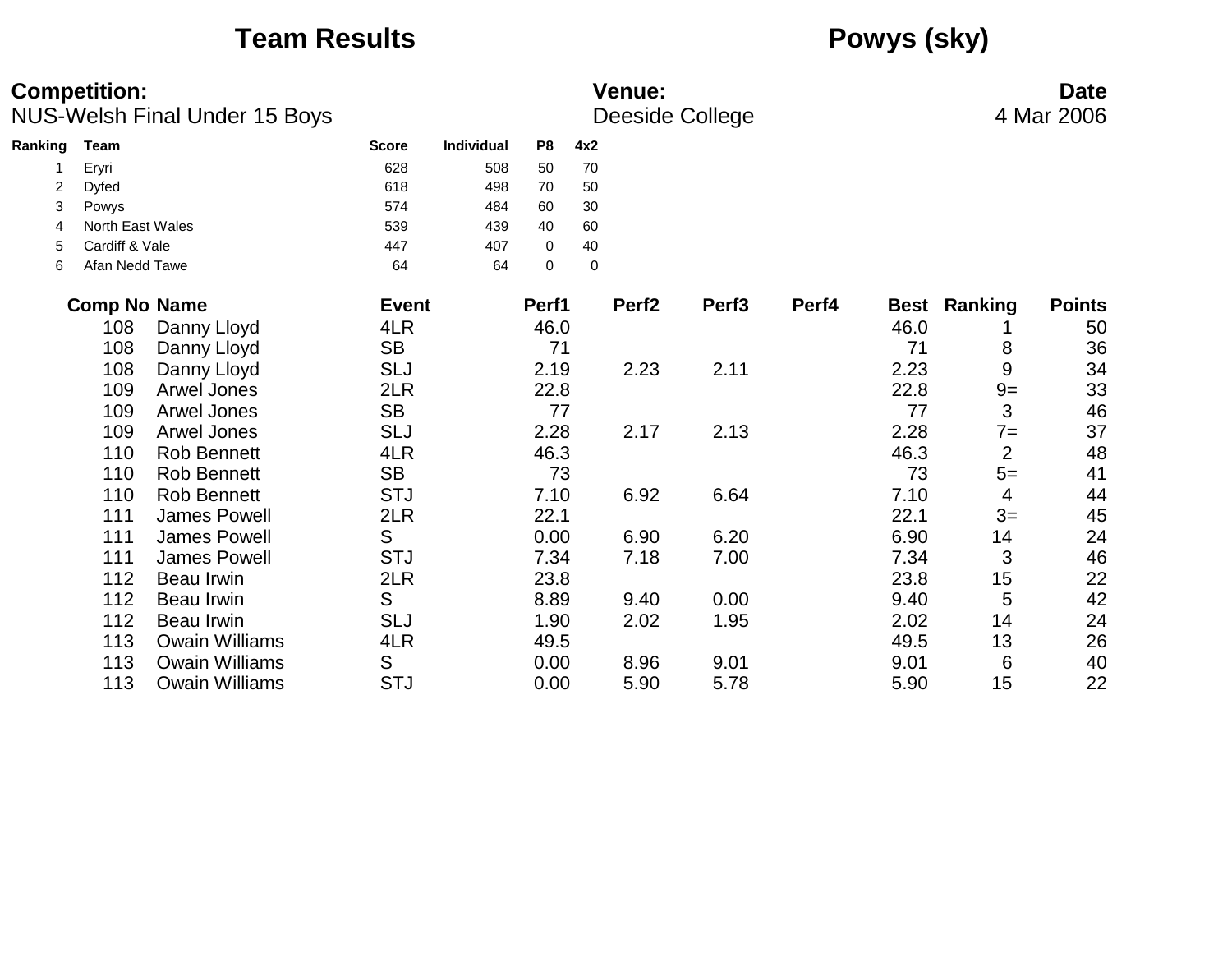### **Results Sheet 2 Lap Race**

| <b>Ranking Team</b> |                      | Colour |      | <b>BibNo Name</b>    | <b>Best</b> | <b>Points</b> |
|---------------------|----------------------|--------|------|----------------------|-------------|---------------|
|                     | 1= Eryri             | green  |      | 94 Corwyn Milburn    | 21.8        | 49            |
| $1 =$               | North East Wales     | royal  |      | 101 Josh BennEdwards | 21.8        | 49            |
|                     | 3= Eryri             | green  |      | 96 Carwyn Owen       | 22.1        | 45            |
|                     | $3 =$ Powys          | sky    | 111  | James Powell         | 22.1        | 45            |
| 5                   | Dyfed                | red    |      | 87 Joshua Madden     | 22.3        | 42            |
| 6                   | Cardiff & Vale       | navy   |      | 82 Tim Dunne         | 22.5        | 40            |
|                     | Cardiff & Vale       | navy   |      | 81 Andrew Price      | 22.6        | 38            |
| 8                   | North East Wales     | royal  |      | 105 Scott Reid       | 22.7        | 36            |
| $9=$                | Cardiff & Vale       | navy   |      | 80 Tim Vincent       | 22.8        | 33            |
|                     | $9 = Power$          | sky    | 109. | Arwel Jones          | 22.8        | 33            |
|                     | $11 = Dyfed$         | red    | 91.  | Robin Mills          | 22.9        | 28            |
|                     | 11 Eryri             | green  |      | 99 Jason Edwards     | 22.9        | 28            |
|                     | 11= North East Wales | royal  |      | 106 Alex Wilcox      | 22.9        | 28            |
| 14                  | Dyfed                | red    |      | 88 Antoine Woodman   | 23.0        | 24            |
| 15                  | Powys                | sky    |      | 112 Beau Irwin       | 23.8        | 22            |
| 16                  | Afan Nedd Tawe       | orange |      | 73 Jordan Brock      | 25.8        | 20            |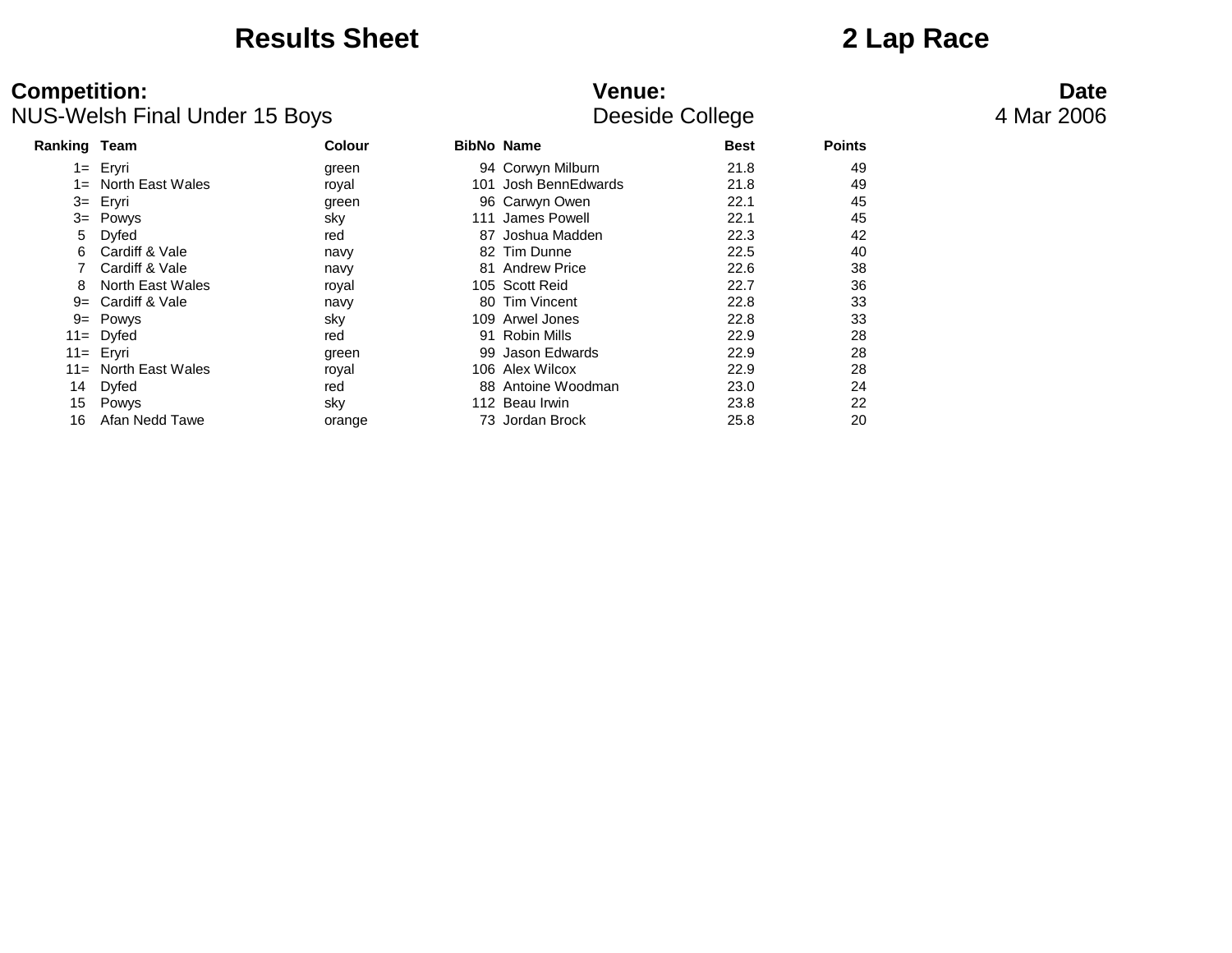### **Results Sheet 4 Lap Race**

| <b>Ranking Team</b> |                  | Colour | <b>BibNo Name</b> |                      | <b>Best</b> | <b>Points</b> |
|---------------------|------------------|--------|-------------------|----------------------|-------------|---------------|
|                     | Powys            | sky    |                   | 108 Danny Lloyd      | 46.0        | 50            |
| $\mathbf{2}$        | Powys            | sky    |                   | 110 Rob Bennett      | 46.3        | 48            |
| 3                   | Dyfed            | red    |                   | 90 Lloyd Jones       | 46.4        | 46            |
| 4                   | <b>Dyfed</b>     | red    |                   | 89 Lee Rees          | 47.1        | 44            |
| 5                   | Eryri            | green  |                   | 98 Sion Evans        | 47.3        | 42            |
| 6                   | Eryri            | green  |                   | 95 Meilir Jones      | 47.6        | 40            |
|                     | North East Wales | royal  |                   | 103 Paul Anton       | 47.7        | 38            |
| 8                   | Dyfed            | red    |                   | 92 Tomas Northcott   | 48.2        | 36            |
| 9                   | Cardiff & Vale   | navy   |                   | 84 Elliot Jones      | 48.4        | 34            |
| 10                  | Cardiff & Vale   | navy   |                   | 83 Dechlan Link      | 48.8        | 32            |
| 11                  | North East Wales | royal  |                   | 102 Michael Kallaras | 49.2        | 30            |
| 12                  | Eryri            | green  | 97                | Liam Ewing           | 49.4        | 28            |
| 13                  | Powys            | sky    |                   | 113 Owain Williams   | 49.5        | 26            |
| 14                  | North East Wales | royal  |                   | 104 Ryan Westbry     | 50.6        | 24            |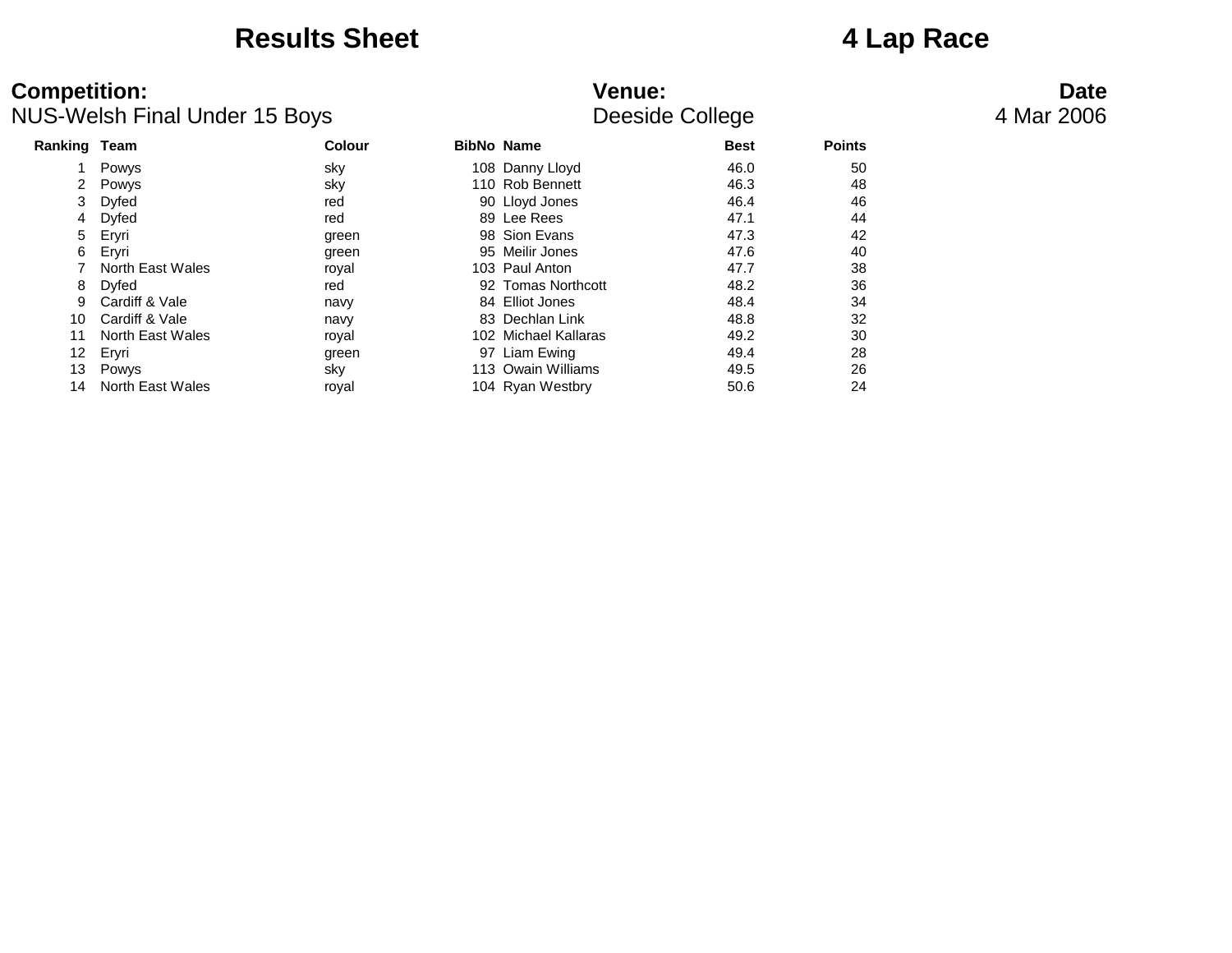### **Event Official Results Sheet 8 Lap Paarlauf**

| <b>Competition:</b><br>NUS-Welsh Final Under 15 Boys |    |                  |        | <b>Venue:</b><br>Deeside College |       | <b>Date</b><br>4 Mar 2006 |               |  |
|------------------------------------------------------|----|------------------|--------|----------------------------------|-------|---------------------------|---------------|--|
| <b>Ranking Code Team</b>                             |    |                  | Colour | Heat                             | Final | Performance               | <b>Points</b> |  |
|                                                      | 03 | Dvfed            | red    | 1:34.4                           | 0.0   | 1:34.4                    | 70            |  |
|                                                      | 06 | Powys            | sky    | 1:35.0                           | 0.0   | 1:35.0                    | 60            |  |
|                                                      | 04 | Ervri            | green  | 1:36.2                           | 0.0   | 1:36.2                    | 50            |  |
| 4                                                    | 05 | North East Wales | roval  | 1:39.2                           | 0.0   | 1:39.2                    | 40            |  |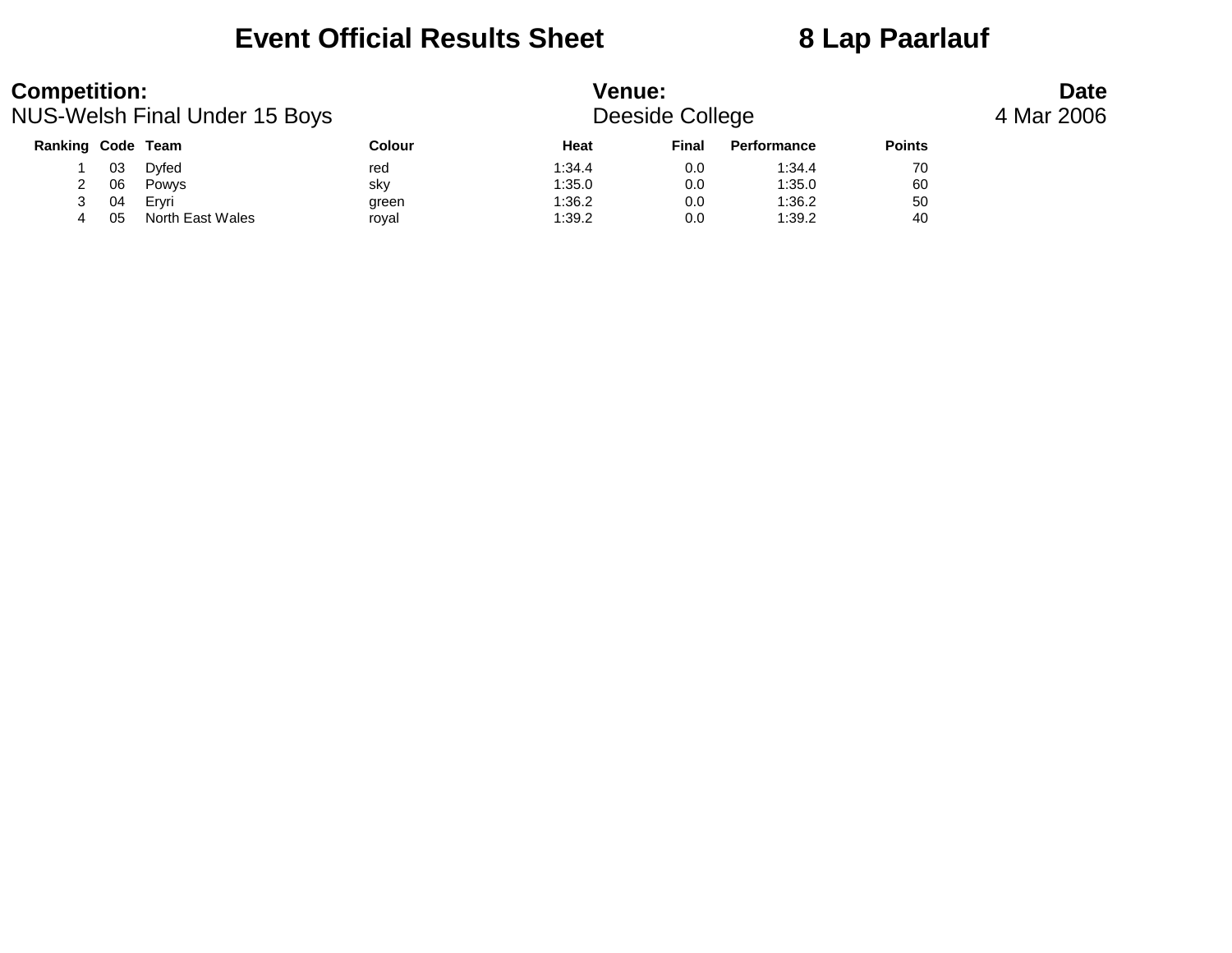### **Event Official Results Sheet 4 x 2 Lap Relay**

| <b>Competition:</b><br><b>NUS-Welsh Final Under 15 Boys</b> |    |                  |        | <b>Venue:</b><br>Deeside College |       | <b>Date</b><br>4 Mar 2006 |               |  |
|-------------------------------------------------------------|----|------------------|--------|----------------------------------|-------|---------------------------|---------------|--|
| Ranking Code Team                                           |    |                  | Colour | Heat                             | Final | Performance               | <b>Points</b> |  |
|                                                             | 04 | Ervri            | green  | 1:28.7                           | 0.0   | 1:28.7                    | 70            |  |
|                                                             | 05 | North East Wales | royal  | 1:29.3                           | 0.0   | 1:29.3                    | 60            |  |
|                                                             | 03 | <b>D</b> vfed    | red    | 1:29.3                           | 0.0   | 1:29.3                    | 50            |  |
|                                                             | 02 | Cardiff & Vale   | navy   | 1:30.3                           | 0.0   | 1:30.3                    | 40            |  |
| 5.                                                          | 06 | Powys            | sky    | 1:30.9                           | 0.0   | 1:30.9                    | 30            |  |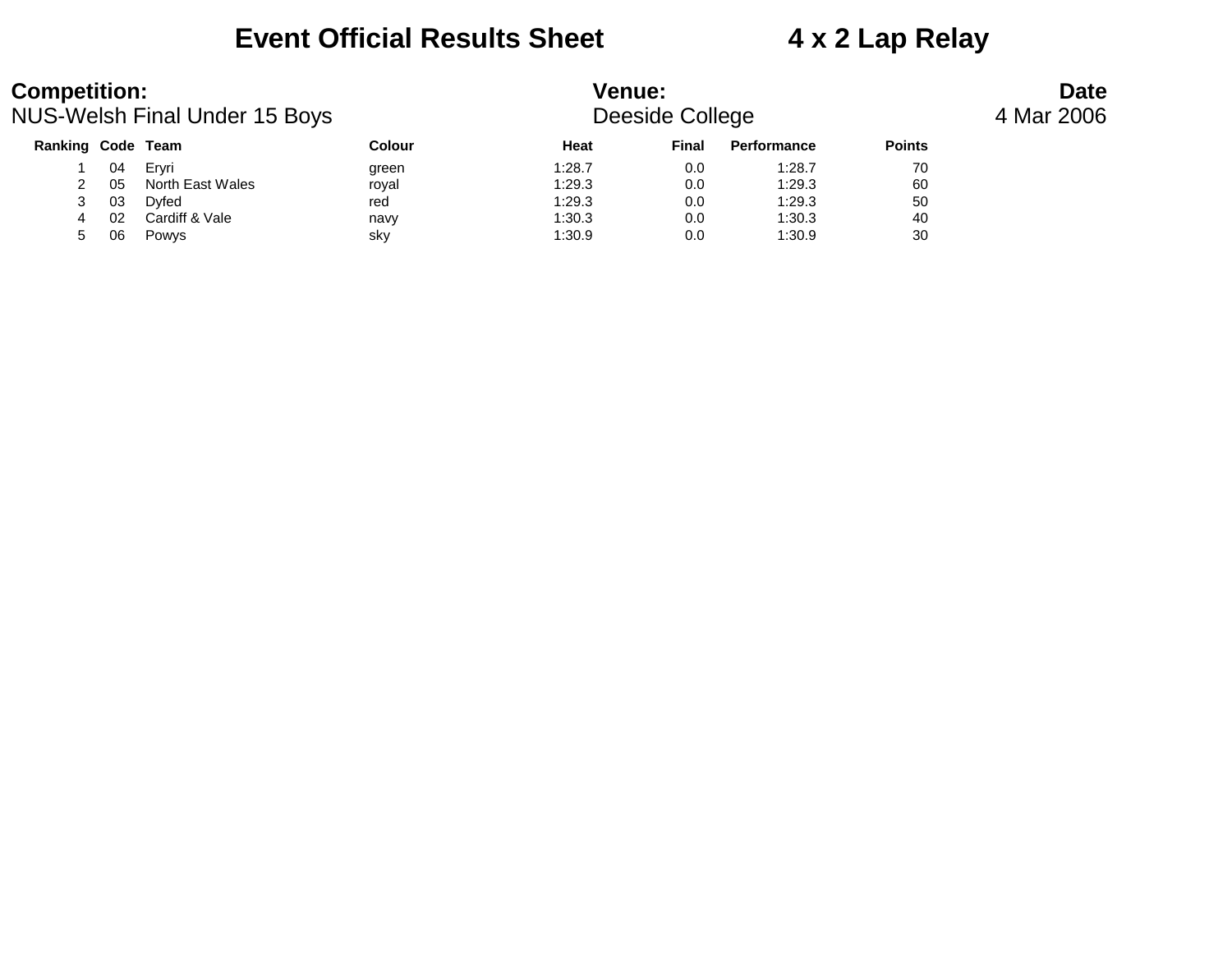### **Results Sheet Shot**

| <b>Ranking Team</b> |                  | Colour | <b>BibNo Name</b>    | <b>Best</b> | <b>Points</b> |
|---------------------|------------------|--------|----------------------|-------------|---------------|
|                     | Dyfed            | red    | 87 Joshua Madden     | 12.36       | 50            |
|                     | North East Wales | royal  | 106 Alex Wilcox      | 11.12       | 48            |
| 3                   | Ervri            | green  | 97 Liam Ewing        | 10.65       | 46            |
|                     | North East Wales | royal  | 101 Josh BennEdwards | 10.28       | 44            |
| 5                   | Powys            | sky    | 112 Beau Irwin       | 9.40        | 42            |
| 6                   | Powys            | sky    | 113 Owain Williams   | 9.01        | 40            |
|                     | Dyfed            | red    | 90 Lloyd Jones       | 9.00        | 38            |
| 8                   | Cardiff & Vale   | navy   | 81 Andrew Price      | 8.66        | 36            |
| 9                   | Eryri            | green  | 96 Carwyn Owen       | 8.61        | 34            |
| 10                  | Eryri            | green  | 94 Corwyn Milburn    | 8.20        | 32            |
|                     | $11 = Dyfed$     | red    | 88 Antoine Woodman   | 8.12        | 29            |
| $11 =$              | North East Wales | roval  | 103 Paul Anton       | 8.12        | 29            |
| 13                  | Cardiff & Vale   | navy   | 84 Elliot Jones      | 7.60        | 26            |
| 14                  | Powys            | sky    | 111 James Powell     | 6.90        | 24            |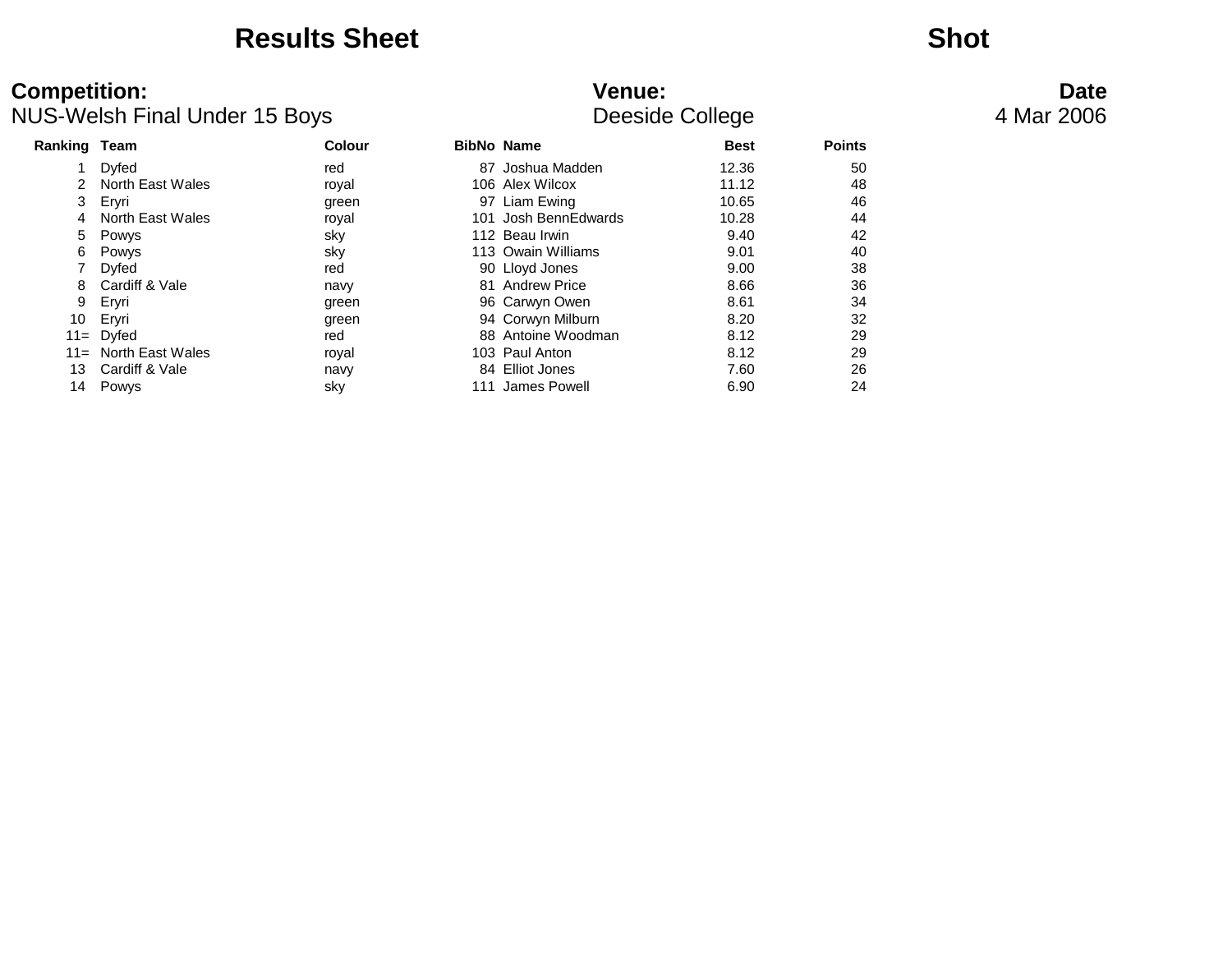### **Results Sheet Speed Bounce**

# **Competition: Venue: Date**

| <b>NUS-Welsh Final Under 15 Boys</b> |                  |               | Deeside College      | 4 Mar 2006 |               |  |
|--------------------------------------|------------------|---------------|----------------------|------------|---------------|--|
| <b>Ranking Team</b>                  |                  | <b>Colour</b> | <b>BibNo Name</b>    | Total      | <b>Points</b> |  |
|                                      | Eryri            | green         | 95 Meilir Jones      | 80         | 50            |  |
|                                      | Dyfed            | red           | 91 Robin Mills       | 78         | 48            |  |
| 3                                    | Powys            | sky           | 109 Arwel Jones      | 77         | 46            |  |
| 4                                    | North East Wales | royal         | 104 Ryan Westbry     | 76         | 44            |  |
| $5=$                                 | North East Wales | royal         | 102 Michael Kallaras | 73         | 41            |  |
| $5=$                                 | Powys            | sky           | 110 Rob Bennett      | 73         | 41            |  |
|                                      | Dyfed            | red           | 89 Lee Rees          | 72         | 38            |  |
| 8                                    | Powys            | sky           | 108 Danny Lloyd      | 71         | 36            |  |
| 9                                    | Eryri            | green         | 98 Sion Evans        | 70         | 34            |  |
| $10=$                                | Dyfed            | red           | 92 Tomas Northcott   | 69         | 30            |  |
| $10=$                                | Eryri            | green         | 99 Jason Edwards     | 69         | 30            |  |
| $10 =$                               | North East Wales | royal         | 105 Scott Reid       | 69         | 30            |  |
| 13                                   | Cardiff & Vale   | navy          | 82 Tim Dunne         | 65         | 26            |  |
| 14                                   | Afan Nedd Tawe   | orange        | 73 Jordan Brock      | 63         | 24            |  |
| 15                                   | Cardiff & Vale   | navy          | 83 Dechlan Link      | 59         | 22            |  |
| 16                                   | Cardiff & Vale   | navy          | 80 Tim Vincent       | 52         | 20            |  |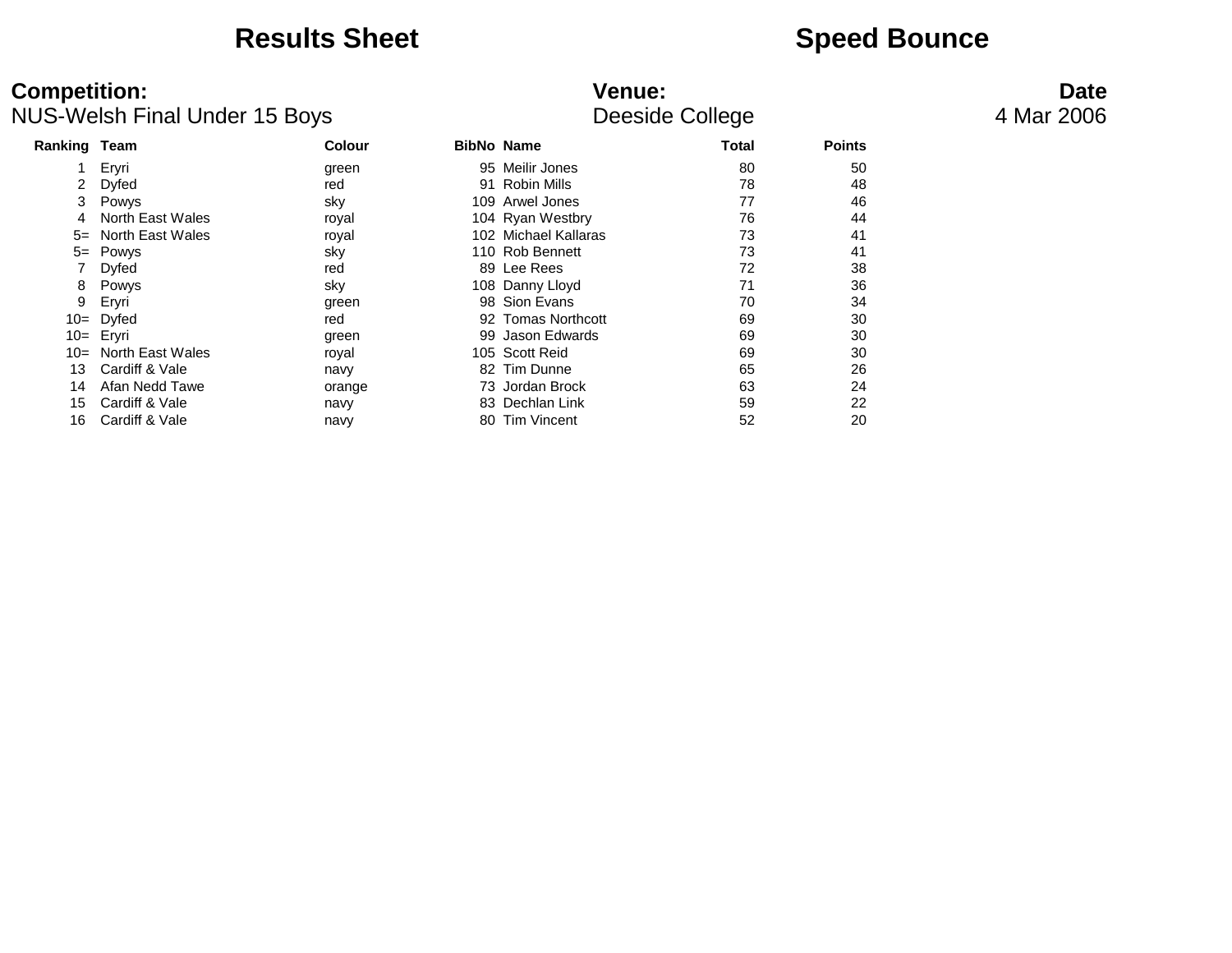### **Results Sheet Standing Long Jump**

| Ranking | Team                  | <b>Colour</b> |     | <b>BibNo Name</b>   | <b>Best</b> | <b>Points</b> |
|---------|-----------------------|---------------|-----|---------------------|-------------|---------------|
|         | Eryri                 | green         |     | 95 Meilir Jones     | 2.65        | 50            |
|         | North East Wales      | royal         | 101 | Josh BennEdwards    | 2.64        | 48            |
| 3       | Cardiff & Vale        | navy          | 81  | <b>Andrew Price</b> | 2.52        | 46            |
| 4       | Dyfed                 | red           | 87  | Joshua Madden       | 2.36        | 44            |
| 5.      | Dyfed                 | red           |     | 89 Lee Rees         | 2.33        | 42            |
| 6       | Eryri                 | green         |     | 99 Jason Edwards    | 2.32        | 40            |
| 7=      | Cardiff & Vale        | navy          |     | 80 Tim Vincent      | 2.28        | 37            |
|         | 7= Powys              | sky           |     | 109 Arwel Jones     | 2.28        | 37            |
| 9       | Powys                 | sky           |     | 108 Danny Lloyd     | 2.23        | 34            |
| 10      | Dyfed                 | red           |     | 92 Tomas Northcott  | 2.22        | 32            |
| 11      | Eryri                 | green         |     | 98 Sion Evans       | 2.21        | 30            |
|         | 12= North East Wales  | royal         |     | 103 Paul Anton      | 2.20        | 27            |
|         | 12 = North East Wales | royal         |     | 104 Ryan Westbry    | 2.20        | 27            |
| 14      | Powys                 | sky           |     | 112 Beau Irwin      | 2.02        | 24            |
|         | Cardiff & Vale        | navy          |     | 82 Tim Dunne        | 2.30        | 0             |